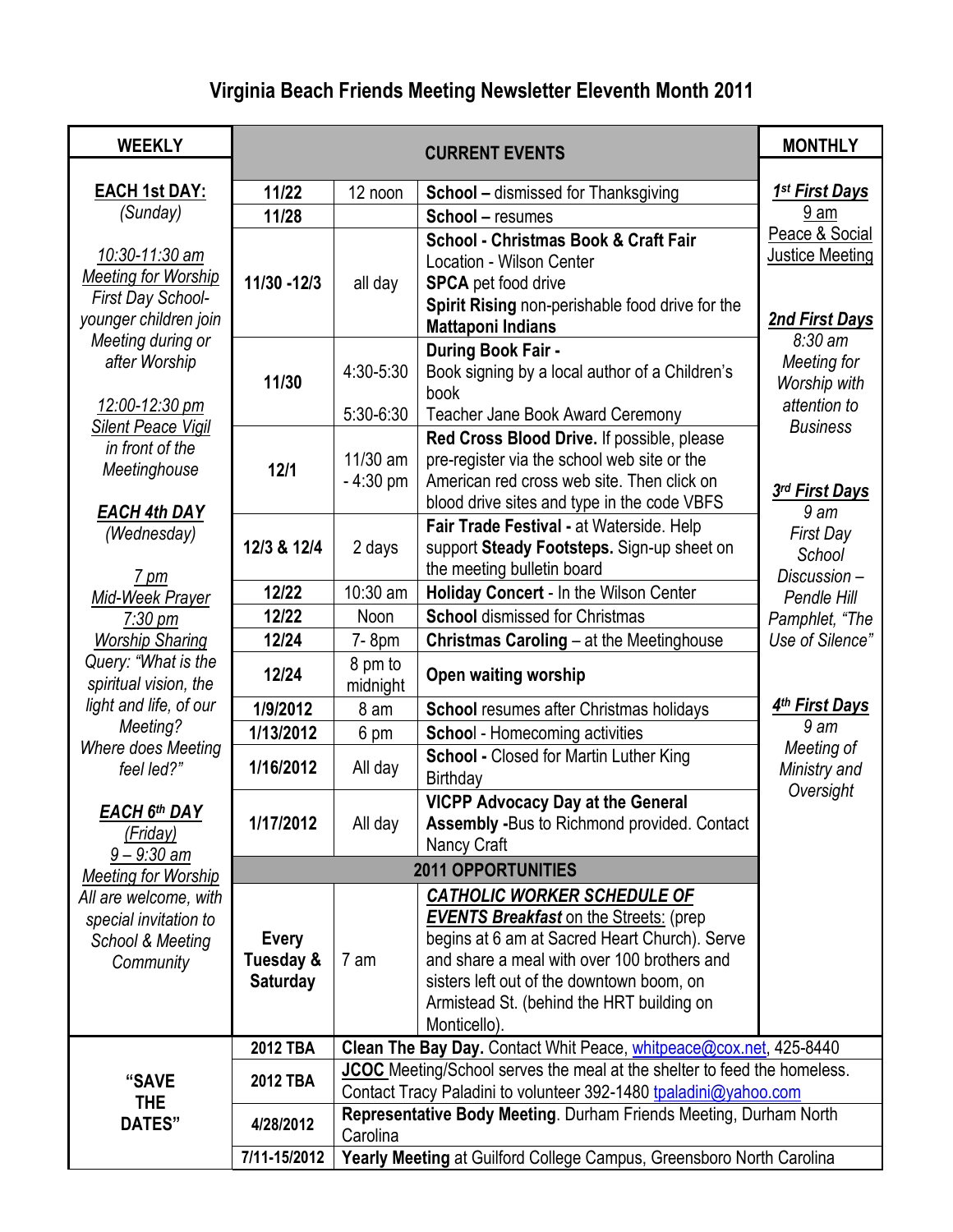**Query #5 to ponder for the next business session, Work of the Meeting:** *Do we regularly attend our meetings for business, and are they held in a spirit of love, understanding, and forbearance? Do we seek the right course of action in humble submission to the Authority of Truth and in the patient search for a sense of unity under Divine guidance?*  **Query #4** *Work of the Meeting. Do we assume our rightful share in the expenses of our Meeting? Do we regard our time, our talents, and our possessions as given to us in trust, and do we use them freely for the needs of others?* **Response:** *Though we are a meeting small in number we joyfully share our time, talent and possessions to support the work of Friends both near and distant.*

**--------------------------------------------------------------------------------------------------------------------------------------------------------- Virginia Beach Friends Meeting for Worship with Attention to Business Eleventh Month 13/2011**

**Meeting opened** with a waiting silence with approximately 13 members and attenders present.

**We read the Fourth Query**: Do we assume our rightful share in the expenses of our Meeting? Do we regard our time, our talents, and our possessions as given us in trust, and do we use them freely for the needs of others? Friends responded: *Though we are a meeting small in number we joyfully share our time, talent and possessions to support the work of Friends both near and distant.*

**The Clearness Committee recommended VBFM membership for Faye Bailey.** Joyful acceptance resounded from the Meeting.

## **The Communications Committee reported the work of their meeting, summarized below:**

Telephone/directory listing for the meetinghouse will be left as is for now. Whit Peace and Linda Smith are working on updating the website. Dave French and Nancy Craft are working on reducing the number of paper newsletter copies printed and mailed. Another goal is a quicker transmission of Meeting Minutes. We will continue with print ads in Quaker publications, with the addition of our web address. Currently Linda Smith sends an email to new attenders who give us an email address; Barbara French will begin sending a handwritten note to any new attenders who leave us a postal address as well. Clearer definition of the proposed scope of this committee is pending.

**Members of the Peace and Social Justice Committee reported the following updates:** The recent coffeehouse, with approximately 75 attendees, on 11/11/11, raised more than \$800 to support friend Virginia Lockett's work in Vietnam. Even more important than money, warm feelings and support for the arts were generated. Warm weather items are still being collected in the lobby of the Meetinghouse to be distributed to local homeless men and women. The Fair Trade Festival is coming up on December 3 and 4. Members and attenders are needed to staff our tables on Saturday from 3-6 PM, 6-10 PM and Sunday from 12-2PM.

**Ministry and Oversight reported the following:** A small group met for a third session to discuss the pamphlet *The Mind of Christ* pamphlet at a recent potluck. Using a novel approach for VBFM, and in order for VBFM to achieve clarity about our outreach spending, M&O will review all outreach spending planned for 2012 in context. The meeting to consider this topic is on 11/27/11 at 9Am in the Meetinghouse library. M & O Meetings are open for all to attend, with advance notice about the reason for attendance, given to the committee convener, Paula Justice. Meeting also agreed M&O would develop training to support Quaker processes for committee conveners and members for delivery in the near future.

# **Head of School Report**:

**Admissions:**

 Recent efforts at bringing representatives of local schools in for a luncheon yielded two attendees, and a recent open House resulted in 6 families inquiring about VBFS, with one potential new student enrolling soon.

# **Maintenance/Safety:**

 Plumbing issues appear to be resolved. Several small cleanups took place. A fire inspection resulted in some upgrades to equipment and processes to enhance life safety. Concern is ongoing about the pothole at the front of the driveway, and a request was made for Meeting and the School to jointly explore a solution. Head of School will call the City of Virginia Beach as a next step.

## **Development:**

 The recent Art Auction raised approximately \$6,100. Grandparents Day was a big success. Students were well received at their performance at the one Love Festival. Upgraded Annual Fund brochures have been mailed.

# **School Life and Staff Development:**

 Everyone enjoyed the Halloween Carnival. The new quarter began this week in Middle School. A recent in-service for teachers focused on tools for working with students on the Aspergers spectrum. Five members of staff will attend the VAIS Regional Conference in Richmond on 11/14/11.

# **Upcoming Events:**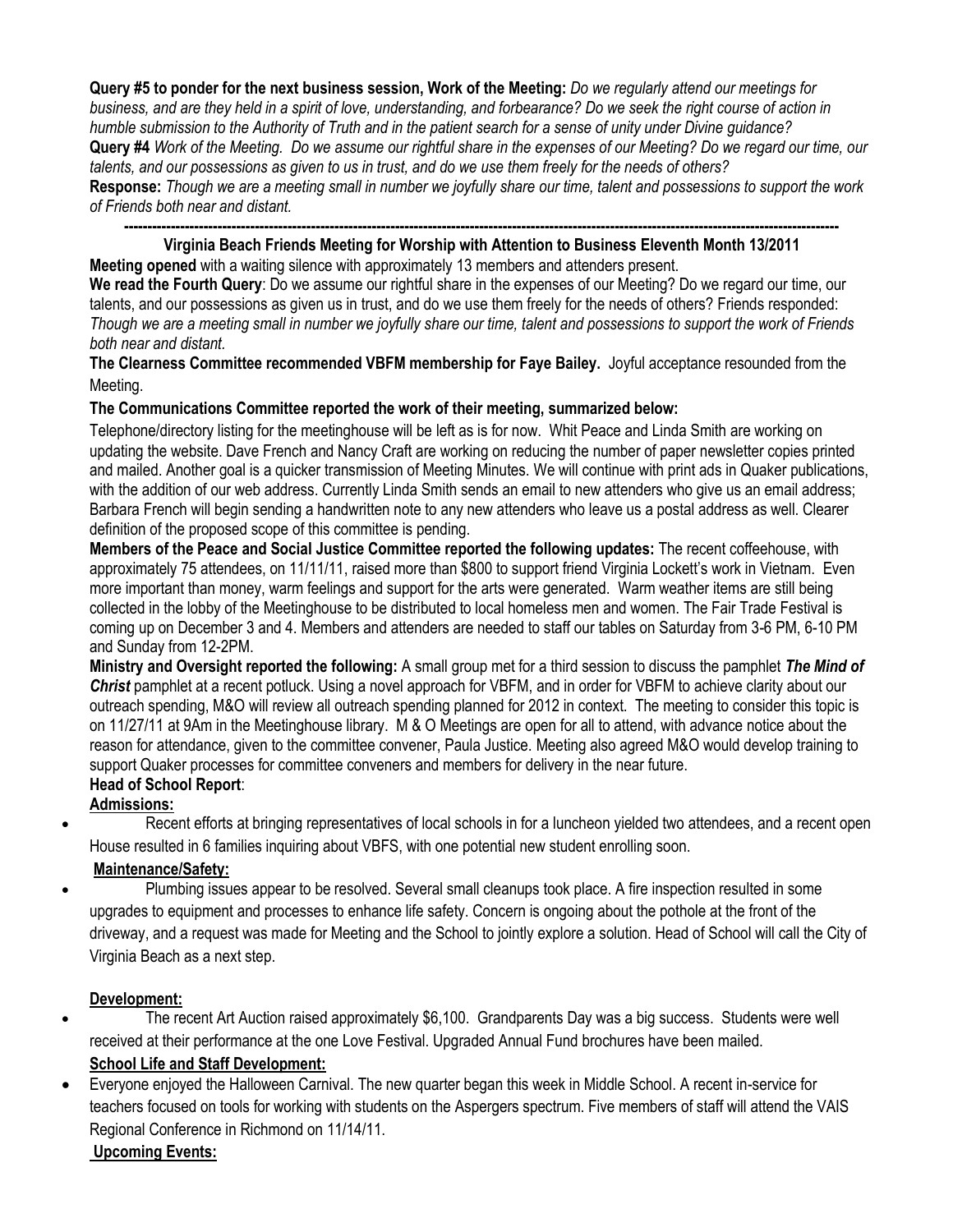Book and Gift fair (and Blood Drive) begins December 1.

## **Clerk read a note from VBFS thanking VBFM for scholarship support.**

#### **School Committee Reported the following:**

Enrollment is still the greatest challenge; at 141 VBFS is 6 students below budget.

Full copies of School Committee minutes are available in the library of VBFS for all to read.

**Minute**: On June 30, 2011, the trustees of VBFS finalized the sale of the property known as Things Unlimited at 501 Virginia Beach Boulevard, Virginia Beach to HE2 Enterprises, LLC for \$1.1 million. This was an unsolicited offer. The electronic copies of the sale documents are in the Business Office. Meeting requested School Committee refresh VBFM on the process of selecting future School Committee members from meeting membership at our next Meeting for Worship with Attention to Business.

## **Yearly Meeting Representatives reported that Yearly Meeting Minutes in book form are available on the bench in the main lobby and Meeting members are invited to take one.**

#### **Building and Grounds reported the following:**

Another cleanup day is coming soon for projects both inside and outside the Meeting House. The committee hopes to have support from many hands. Meeting approved the planned replacement of the two storm doors on the front of the Meeting House. Meeting requested Building and Grounds Committee bring the comprehensive capital improvement plan to accomplish the larger project of remodeling the Meeting house currently under consideration to the next Meeting for Worship with Attention to Business for discussion and approval.

## **First Day School Committee presented the following report:**

The goal of the committee is to have two facilitators available for First day School each week. All talents are welcome. Signup sheets will be on the front lobby bulletin board. Space is being cleaned and rearranged on the Meeting House lower floor to create a more functional and inviting area. Members and attenders are encouraged to invite children and leaders to participate. Outreach to VBFS families and Friendship Village families were mentioned as possibilities. Meeting expressed appreciation for the creative gifts of current committee convener, Gwynne Wells.

#### **Treasurer's Report was delivered and is summarized below:**

Current income is matching expenses. Yearend contributions are very welcome to help meet ongoing expenses for 2011, and begin 2012 in a healthy financial position. All major expenses for the year have been paid.

|          | 10th month | YTD         | Budget for 2011 | YTD % actual vs. budget (should be 83%) |
|----------|------------|-------------|-----------------|-----------------------------------------|
| Income   | \$5,993.36 | \$19,736.58 | \$24,513        | 83%                                     |
| Expenses | \$2,706.99 | \$18,287.13 | \$24,763        | 81%                                     |

#### **Budget and Finance Committee Report is summarized here:**

No decision has been reached to date regarding an annual audit process. \$50,000 was moved into an account with the Friends Fiduciary Corporation Consolidated Fund, with the intention of adding more in 2012. The proposed budget for 2012 was passed out to everyone in attendance. Additions and changes to lines items should be directed to the Treasurer this month, please. A draft of a letter potentially to be sent to meeting members who have not contributed financially to the Meeting will be forwarded to by Nancy Craft to Ministry and Oversight for comment.

#### **Meeting closed with a period of silence.**

Judith Stevens, Clerk and Patricia Swan, Recording Clerk

#### **--------------------------------------------------------------------------------------------------------------------------------------------------------- VICPP – Virginia Interfaith Center for Public Policy.** (By Nancy Craft)

**Vision:** A world where people of all faiths cooperate to create compassionate communities that are just, peaceful, equitable and sustainable.

**Mission:** To empower Virginians to create social justice for all by advocating for systemic change.

There is a local coordinator, Mike Stark, of Sacred Heart Catholic Church in Norfolk. In addition there is a quarterly meeting, usually in Charlottesville, for planning.

From The Brochure of the Virginia Interfaith center for Public Policy (Motto: **LEARN. PRAY. ACT.**)

VICPP is a respected and well-established ecumenical organization that advocates on poverty and social justice issues in the Virginia General Assembly, serving a role comparable to that performed by the Friends Committee on National Legislation with respect to Congress. (VICPP is a nonprofit, tax exempt, 501(c)(3) organization, and does not endorse political candidates or parties.) Its small staff is located in Richmond Virginia. Since VICPP works at the state level on many issues of concern to Friends, it is important that Friends find effective ways to support its efforts. (More information about VICPP can be found at its website—[www.virginiainterfaithcenter.org.](http://www.virginiainterfaithcenter.org/))

Our meeting has been invited by the Baltimore Yearly Meetings in Virginia to join the VICPP. They have paid the annual fees and are inviting us to participate for free as part of the Virginia Quaker group.

Sally Guides is the current clerk. Here is information from her invitation to us.

In January, 2010, representatives from ten Virginia Monthly Meetings reached unity on forming a joint membership in VICPP and developed a general framework for this membership. The Coordinating Committee of this membership is comprised of representatives designated by these ten member Monthly Meetings. Monthly Meetings are not required to contribute financially in order to be a part of the joint membership. Thus far, however, suggested donation amounts from each of the ten Meetings have enabled the Coordinating Committee to fund the joint membership.